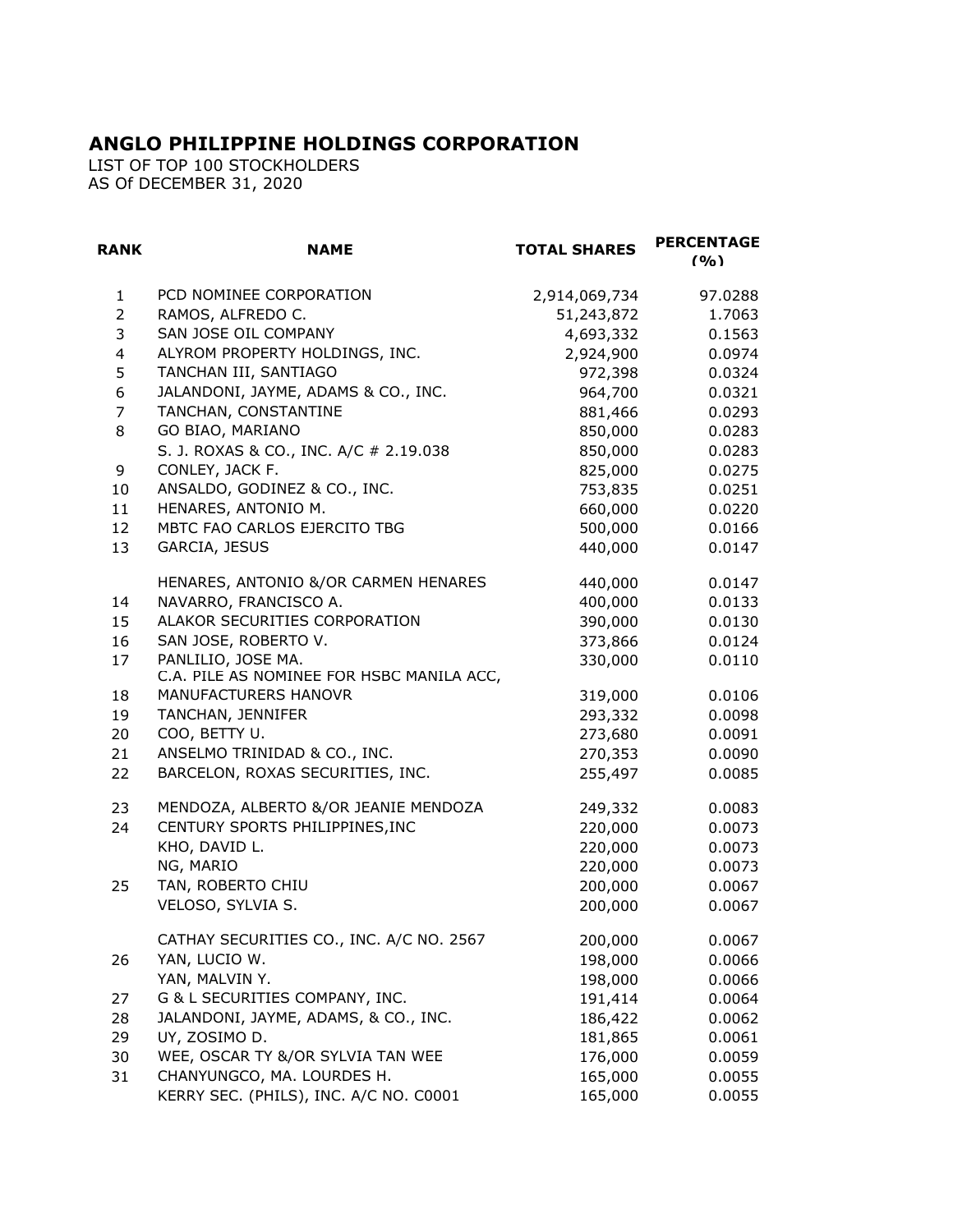| 32 | VICENTE GOQUIOLAY & CO., INC.                                | 163,077 | 0.0054           |
|----|--------------------------------------------------------------|---------|------------------|
| 33 | YU & COMPANY, INCORPORATED<br>MENDOZA, ALBERTO &/OR MARITESS | 155,450 | 0.0052           |
| 34 | MENDOZA                                                      | 146,666 | 0.0049           |
|    | TANCHAN, INGRID MARIE                                        | 146,666 | 0.0049           |
|    | TANCHAN, RACHEL PEARL                                        | 146,666 | 0.0049           |
| 35 | MARINO ORLODRIZ CIA                                          | 138,534 | 0.0046           |
| 36 | MOUNT PEAK SECURITIES, INC.                                  | 133,999 | 0.0045           |
| 37 | LANSFORD, DONALD GENE                                        | 132,000 | 0.0044           |
|    | <b>CHUAN ANG LIAN</b>                                        | 132,000 | 0.0044           |
| 38 | DAVID GO SECURITIES CORP.                                    | 128,148 | 0.0043           |
| 39 | EBC SECURITIES CORPORATION                                   | 126,865 | 0.0042           |
| 40 | S. J. ROXAS & CO., INC.                                      | 125,362 | 0.0042           |
| 41 | UNITED REALTY CORPORATION                                    | 122,025 | 0.0041           |
| 42 | DYHONGPO, CARLOS                                             | 121,000 | 0.0040           |
|    | OLIVA, DULCE MARIA S.                                        | 121,000 | 0.0040           |
| 43 | REGINA CAPITAL DEV.C ORP. 000351                             | 120,000 | 0.0040           |
| 44 | H. E. BENNETT SEC., INC. A/C NO. 4429                        | 113,333 | 0.0038           |
| 45 | SISON, NENITA M.                                             | 111,853 | 0.0037           |
| 46 | TY, ANITA                                                    | 111,000 | 0.0037           |
| 47 | CONNELL SECURITIES, INC.                                     | 110,366 | 0.0037           |
| 48 | REYES-HANGAD, CELIA                                          | 110,000 | 0.0037           |
|    | GO, TERESITA &/OR SATURNINA GO                               | 110,000 | 0.0037           |
|    | JIMENEZ, PETER M.                                            | 110,000 | 0.0037           |
|    | JAYME, VICENTE R.                                            | 110,000 | 0.0037           |
|    | MAJA DEVELOPMENT CORPORATION                                 | 110,000 | 0.0037           |
|    | OZAETA, ARNOLD C.                                            | 110,000 | 0.0037           |
|    | TY PECK SUAN                                                 | 110,000 | 0.0037           |
|    | SOLAR SECURITIES, INC.                                       | 110,000 | 0.0037           |
| 49 | MARIANO YU & COMPANY, INC.                                   | 107,076 | 0.0036           |
| 50 | JAMES UY, INC. A/C NO. 3262                                  | 106,332 | 0.0035           |
| 51 | R.C. LEE SECURITIES, INC.                                    | 102,078 | 0.0034           |
| 52 | CO, FERDINAND &/OR CEFERINA CO                               | 100,000 |                  |
| 53 | ALANO, ABIGAIL ANN                                           |         | 0.0033           |
|    | CHING, CHRISTINE MAE G.                                      | 99,000  | 0.0033           |
|    | LEONIS DEVELOPMENT CORPORATION                               | 99,000  | 0.0033<br>0.0033 |
|    |                                                              | 99,000  |                  |
|    | LIM, RAYMOND B.                                              | 99,000  | 0.0033           |
|    | JAMES UY, INC. A/C NO. 8031<br>DEES SECURITIES               | 99,000  | 0.0033           |
| 54 |                                                              | 89,815  | 0.0030           |
| 55 | SANTOS, MICHAEL                                              | 88,000  | 0.0029           |
|    | TIONGSON, ANTONIO T.                                         | 88,000  | 0.0029           |
|    | TIO, GEORGE &/OR MANUEL TIO                                  | 88,000  | 0.0029           |
|    | VENTURANZA, MA. EDURNE G.                                    | 88,000  | 0.0029           |
| 56 | SY, MARY LOO                                                 | 84,700  | 0.0028           |
| 57 | SIAO, PATRICK                                                | 77,000  | 0.0026           |
| 58 | BAUTISTA JR., DEMETRIO A.                                    | 73,332  | 0.0024           |
| 59 | GO, DELFIN                                                   | 72,600  | 0.0024           |
|    | GO KIAM LAM, DELFIN                                          | 72,600  | 0.0024           |
| 60 | J.M. BARCELON & COMPANY, INC.                                | 71,540  | 0.0024           |
| 61 | UY, MIRIAM L.                                                | 71,500  | 0.0024           |
| 62 | ONG SECURITIES CORPORATION                                   | 70,520  | 0.0023           |
| 63 | TRENDLINE SECURITIES CORP.                                   | 70,000  | 0.0023           |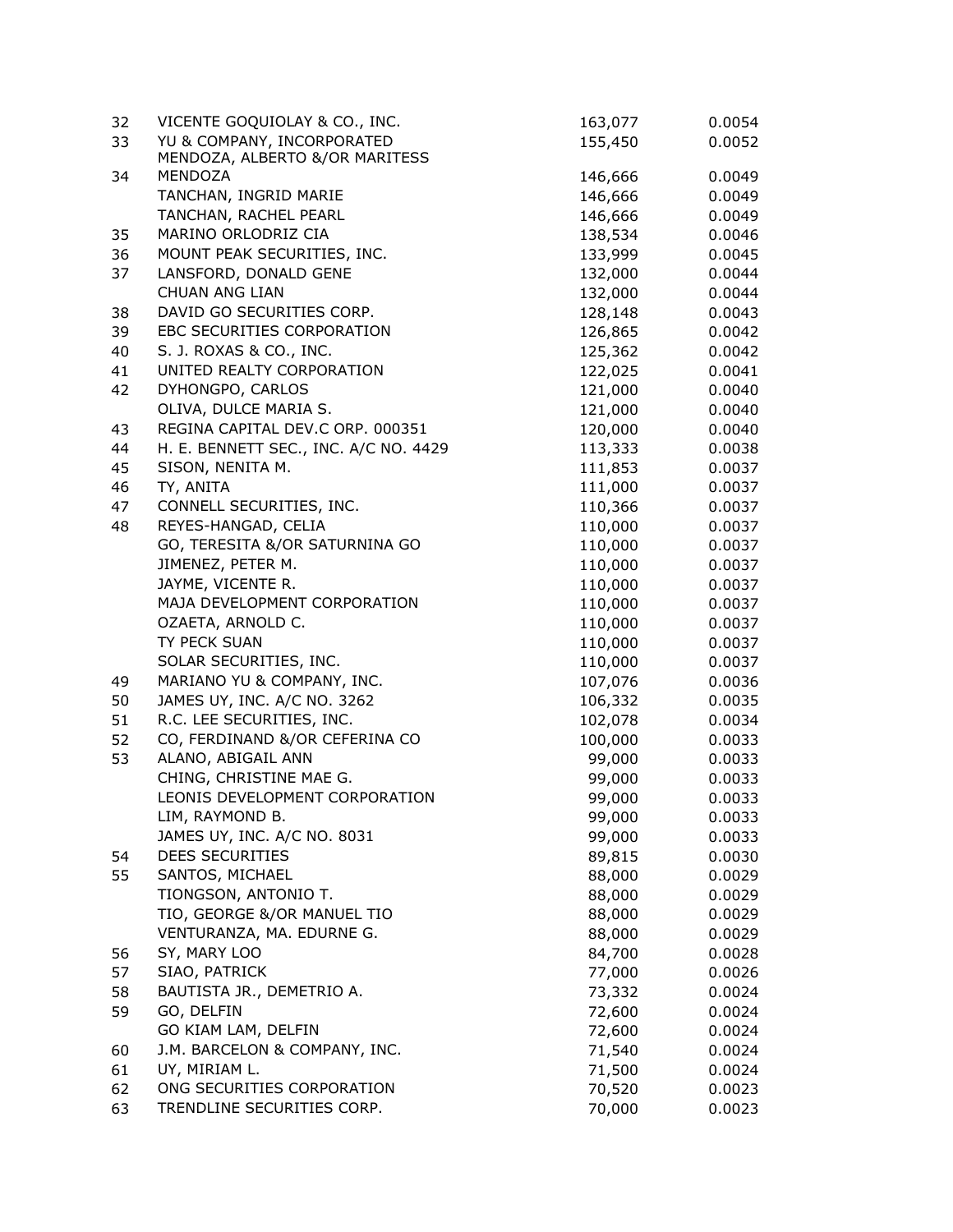|          | DELA CRUZ, MA. ROGINA N.                 | 70,000           | 0.0023           |
|----------|------------------------------------------|------------------|------------------|
| 64       | UY, MARIA CHARITO B.                     | 68,750           | 0.0023           |
| 65       | CHUA, CHARLEY                            | 66,000           | 0.0022           |
|          | CHUA, MICHAEL                            | 66,000           | 0.0022           |
|          | YAN, LUCIO W.                            | 66,000           | 0.0022           |
|          | YAN, MALVIN                              | 66,000           | 0.0022           |
|          | ALAKOR SECURITIES CORPORATION FAO RRR    | 66,000           | 0.0022           |
|          | S.J. ROXAS & CO., INC.                   | 66,000           | 0.0022           |
| 66       | G. D. TAN & COMPANY, INC.                | 65,920           | 0.0022           |
| 67       | R. COYIUTO SECURITIES, INC.              | 63,250           | 0.0021           |
| 68       | <b>GIMENEZ STOCK BROKERAGE</b>           | 61,490           | 0.0020           |
| 69       | MERIDIAN SECURITIES, INC. A/C NO. M002-4 | 60,000           | 0.0020           |
| 70       | COSIO & CO., INC.                        | 59,422           | 0.0020           |
| 71       | KING, CECILIA FLORES                     | 56,832           | 0.0019           |
| 72       | S.J. ROXAS & CO., INC.                   | 56,100           | 0.0019           |
| 73       | CRUZ, FELIPE F.                          | 55,000           | 0.0018           |
|          | CHAN, GILBERT                            | 55,000           | 0.0018           |
|          | CLEOPE, ISABELITA M.                     | 55,000           | 0.0018           |
|          | CO, RONALDO &/OR SUSANA CO               | 55,000           | 0.0018           |
|          | ELIGIR, MARY Y.                          | 55,000           | 0.0018           |
|          | FERRER, ANTHONY                          | 55,000           | 0.0018           |
|          | LOCSIN, ELENA C.                         | 55,000           | 0.0018           |
|          | NEPOMUCENO, LINDA                        | 55,000           | 0.0018           |
|          | PASIA, NORMA P. &/OR LEONARDO C. PASIA   | 55,000           | 0.0018           |
|          | RAMOS, PRESENTACION                      | 55,000           | 0.0018           |
|          | SANDOVAL, FE NIEVA S.J.                  | 55,000           | 0.0018           |
|          | SEN JR., PABLO                           | 55,000           | 0.0018           |
|          | YU, PETER &/OR CONCEPCION YU             | 55,000           | 0.0018           |
|          | ALAKOR SECURITIES CORPORATION FAO CIC    | 55,000           | 0.0018           |
| 74       | SUAREZ, STANLEY Y.                       | 52,800           | 0.0018           |
|          | CAFRA BROTHERS SEC., INC.                | 52,800           | 0.0018           |
| 75       | TUASON, ROXAS, TORRES INC.               | 50,325           | 0.0017           |
| 76       | CUALOPING SECURITIES CORP.               | 50,200           | 0.0017           |
| 77       | MBTC-TBG ATF CARLOS EJERCITA, SR.        | 50,000           | 0.0017           |
| 78       | ORIENTRADE SEC., INC.                    | 49,866           | 0.0017           |
| 79       | F.C. HAGEDORN & COMP., INC.              | 49,369           | 0.0016           |
| 80       | UNIWELL SECURITIES, INC.                 | 47,300           | 0.0016           |
| 81       | AZADA, CIPRIANO                          | 46,200           | 0.0015           |
| 82       | UY-TIOCO & CO., INC.                     | 45,584           | 0.0015           |
| 83       | CORPUS, ERNA C.                          | 44,000           | 0.0015           |
|          | CRUZ, NERISSA C.                         | 44,000           | 0.0015           |
|          | GARCIA, AIDA R.                          | 44,000           | 0.0015           |
|          | KHO, SALLY                               | 44,000           | 0.0015           |
|          | NABLE, MARIA CYNTHIA J.<br>TAN, ANABEL   | 44,000           | 0.0015           |
| 84       | NARVAEZ JR., EVARISTO M.                 | 44,000<br>43,333 | 0.0015<br>0.0014 |
|          | BANEZ, PATRIA Q.                         |                  |                  |
| 85<br>86 | LACSON, EDGARDO G.                       | 42,917<br>42,532 | 0.0014<br>0.0014 |
| 87       | UBP T/A NO. 203-50359-2                  | 42,240           | 0.0014           |
| 88       | CHUA, ALBERTO                            | 38,500           | 0.0013           |
|          | COMEXCO, INC.                            | 38,500           | 0.0013           |
|          |                                          |                  |                  |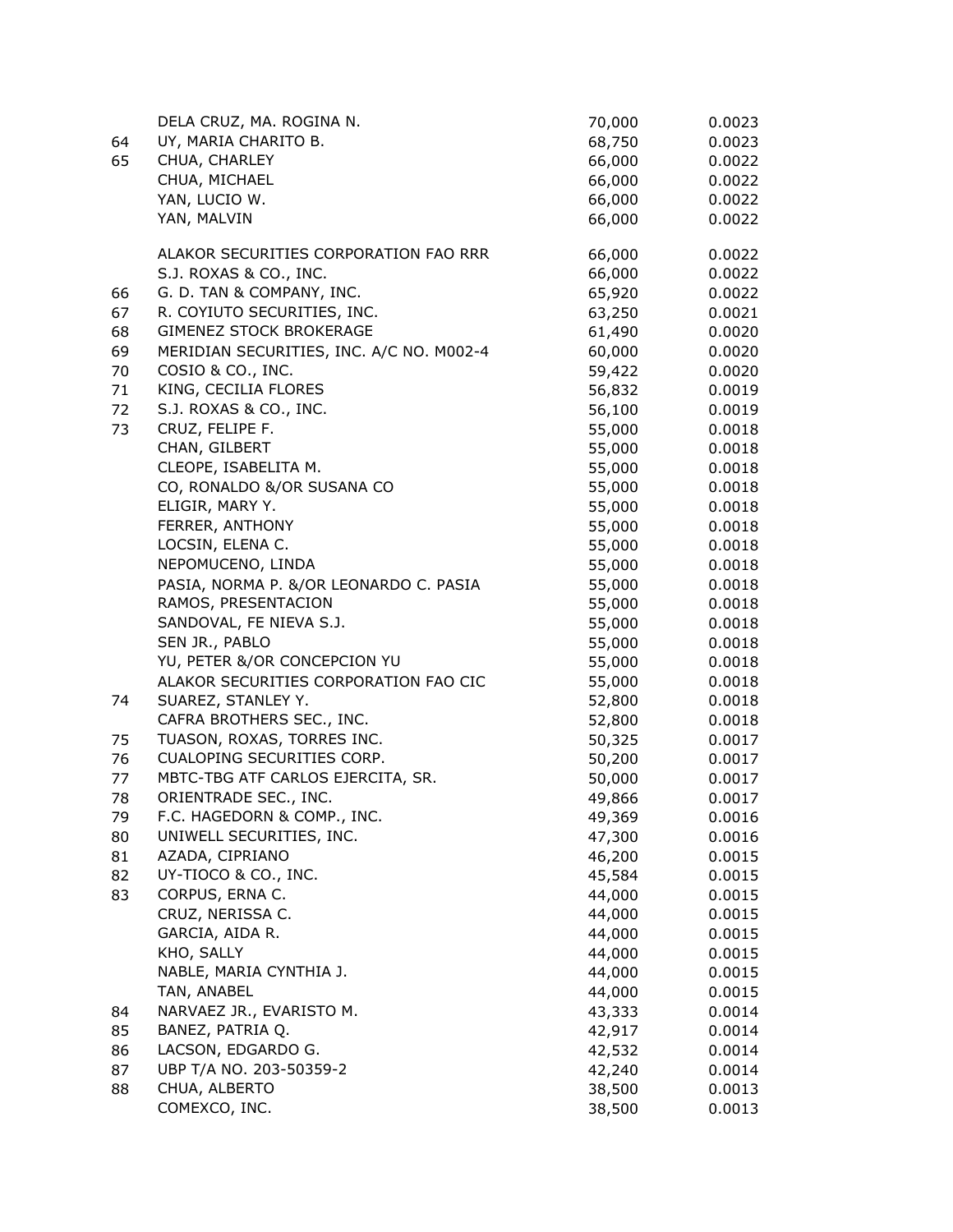|     | YU AND COMPANY, INC.                                                               | 38,500 | 0.0013 |
|-----|------------------------------------------------------------------------------------|--------|--------|
| 89  | TANSENGCO & COMPANY, INC.                                                          | 38,227 | 0.0013 |
| 90  | MAJA DEVELOPMENT CORP.                                                             | 36,666 | 0.0012 |
| 91  | MARINO OLONDRIZ Y CIA                                                              | 34,898 | 0.0012 |
| 92  | BANEZ, FLORENTINA T.                                                               | 34,082 | 0.0011 |
| 93  | JAMES UY, INC.                                                                     | 33,891 | 0.0011 |
| 94  | FORBES, EVELYN L.                                                                  | 33,550 | 0.0011 |
| 95  | H. E. BENNET SEC., INC.                                                            | 33,500 | 0.0011 |
| 96  | TANSENGCO UY & COMPANY, INC.                                                       | 33,073 | 0.0011 |
| 97  | ONG, BENITA                                                                        | 33,000 | 0.0011 |
|     | ABAS, TERESITA I.                                                                  | 33,000 | 0.0011 |
|     | BENGSONS INVESTMENT AND REALTY CORP.                                               | 33,000 | 0.0011 |
|     | CHAN KUY CHUA                                                                      | 33,000 | 0.0011 |
|     | ESTATE OF ENRIQUE S. CRUZ JR.                                                      | 33,000 | 0.0011 |
|     | CHUA, SHIRLEY L.                                                                   | 33,000 | 0.0011 |
|     | DY, MANUEL                                                                         | 33,000 | 0.0011 |
|     | GO, JOSEPHINE                                                                      | 33,000 | 0.0011 |
|     | HORTINELA, TERESITA G.                                                             | 33,000 | 0.0011 |
|     | NGO, BENJAMIN                                                                      | 33,000 | 0.0011 |
|     | OCUBILLO, JOSEPHINE F.                                                             | 33,000 | 0.0011 |
|     | PUA, DONATA                                                                        | 33,000 | 0.0011 |
|     | PANTOJA, YOLANDA                                                                   | 33,000 | 0.0011 |
|     | R.R. TUASON REALTY & TRADING COMPANY                                               | 33,000 | 0.0011 |
|     | SUAREZ, SABAS                                                                      | 33,000 | 0.0011 |
|     | SUAREZ, SABAS                                                                      | 33,000 | 0.0011 |
|     | TAN, MARVIN                                                                        | 33,000 | 0.0011 |
|     | TUASON & REALTY & TRADING                                                          | 33,000 | 0.0011 |
|     | YOUNG, MA. SYLVIA S.                                                               | 33,000 | 0.0011 |
|     | ALAKOR SECURITIES CORPORATION FAO FGR<br>ASIAN CAPITAL EQUITIES, INC. A/C CCXV060, | 33,000 | 0.0011 |
|     | $\overline{7}$                                                                     | 33,000 | 0.0011 |
|     | MARK SECURITIES CORPORATION                                                        | 33,000 | 0.0011 |
|     | SECURITIES MANILA, INC.                                                            | 33,000 | 0.0011 |
|     | ALFONSO, OSCAR M. &/OR CARIDAD S.                                                  |        |        |
| 98  | <b>ALFONSO</b>                                                                     | 32,266 | 0.0011 |
| 99  | BENJAMIN CO CA & CO., INC.                                                         | 32,040 | 0.0011 |
| 100 | JAMES UY, INC. A/C NO. 3033                                                        | 31,900 | 0.0011 |

\*\*END OF REPORT\*\*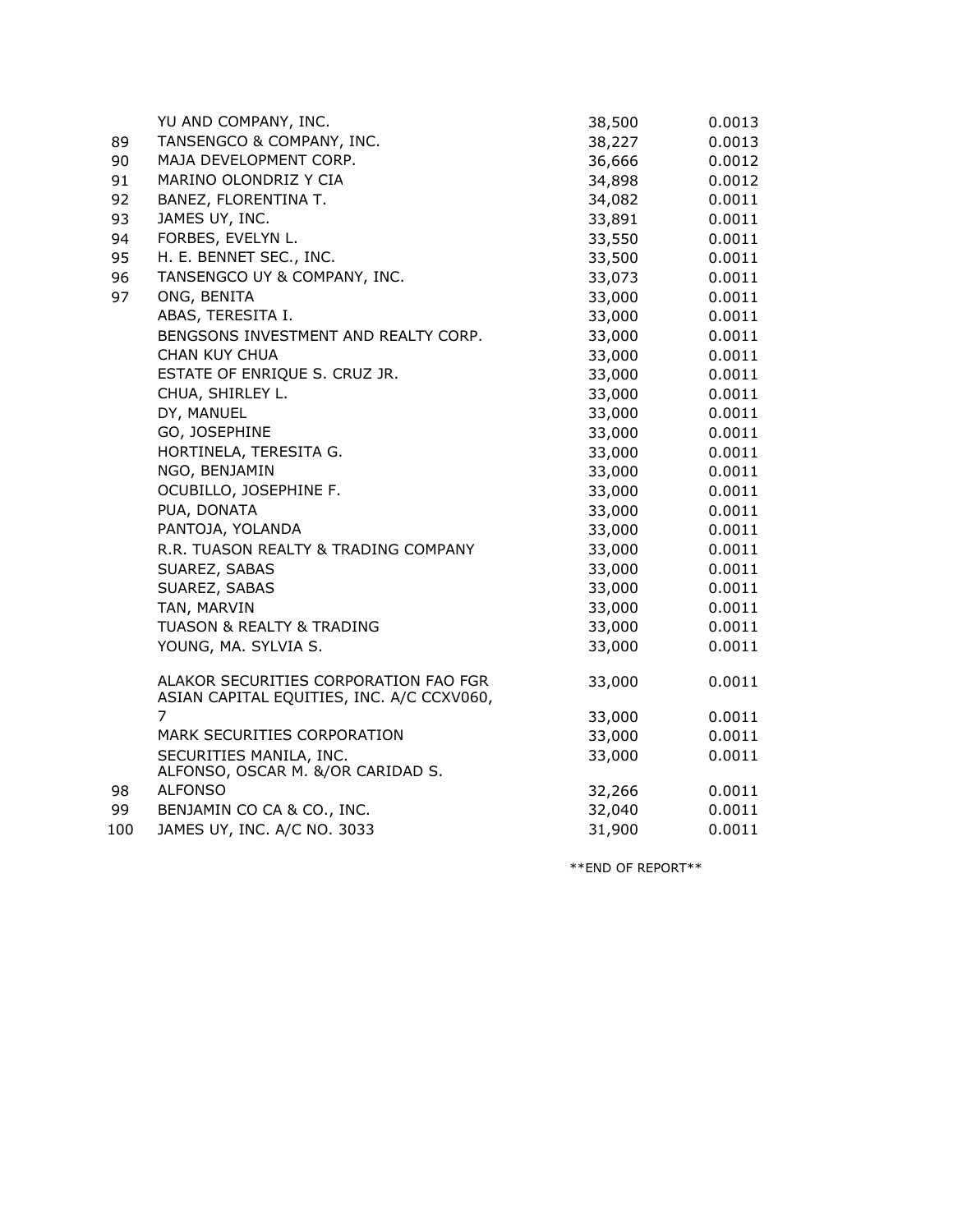## **OUTSTANDING BALANCES FOR A SPECIFIC COMPANY**

Company Code - APO000000000

| Business Date: December 31, 2020                 |                 |
|--------------------------------------------------|-----------------|
| <b>BPNAME</b>                                    | <b>HOLDINGS</b> |
| UPCC SECURITIES CORP.                            | 360,000         |
| A & A SECURITIES, INC.                           | 942,552         |
| ABACUS SECURITIES CORPORATION                    | 11,568,317      |
| PHILSTOCKS FINANCIAL INC                         | 7,191,621       |
| A. T. DE CASTRO SECURITIES CORP.                 | 132,183         |
| ALL ASIA SECURITIES MANAGEMENT CORP.             | 1,175,531       |
| BA SECURITIES, INC.                              | 165,192         |
| AP SECURITIES INCORPORATED                       | 4,458,632       |
| ANSALDO, GODINEZ & CO., INC.                     | 4,580,095       |
| AB CAPITAL SECURITIES, INC.                      | 3,390,397       |
| SB EQUITIES, INC.                                | 6,865,300       |
| ASIA PACIFIC CAPITAL EQUITIES & SECURITIES CORP. | 90,000          |
| ASIASEC EQUITIES, INC.                           | 454,008         |
| ASTRA SECURITIES CORPORATION                     | 534,400         |
| CHINA BANK SECURITIES CORPORATION                | 770             |
| BELSON SECURITIES, INC.                          | 530,802         |
| BENJAMIN CO CA & CO., INC.                       | 1,870           |
| JAKA SECURITIES CORP.                            | 1,046,257       |
| <b>BPI SECURITIES CORPORATION</b>                | 19,533,449      |
| CAMPOS, LANUZA & COMPANY, INC.                   | 496,090         |
| SINCERE SECURITIES CORPORATION                   | 245,500         |
| CTS GLOBAL EQUITY GROUP, INC.                    | 4,967,332       |
| TRITON SECURITIES CORP.                          | 3,269,034       |
| PHILEO ALLIED SECURITIES (PHILIPPINES), INC.     | 440             |
| <b>IGC SECURITIES INC.</b>                       | 264,516         |
| <b>CUALOPING SECURITIES CORPORATION</b>          | 86,810          |
|                                                  |                 |
| DAVID GO SECURITIES CORP.                        | 15,265,632      |
| DIVERSIFIED SECURITIES, INC.                     | 580,700         |
| E. CHUA CHIACO SECURITIES, INC.                  | 5,705,548       |
| EQUITABLE SECURIITES (PHILS.) INC.               | 102             |
| EAST WEST CAPITAL CORPORATION                    | 226,232         |
| EASTERN SECURITIES DEVELOPMENT CORPORATION       | 764,000         |
| EQUITIWORLD SECURITIES, INC.                     | 2,389,450       |
| EVERGREEN STOCK BROKERAGE & SEC., INC.           | 5,439,575       |
| FIRST ORIENT SECURITIES, INC.                    | 275             |
| F. YAP SECURITIES, INC.                          | 1,709,961       |
| AURORA SECURITIES, INC.                          | 28,600          |
| GLOBALINKS SECURITIES & STOCKS, INC.             | 468,050         |
| JSG SECURITIES, INC.                             | 3,743,800       |
| <b>GOLDSTAR SECURITIES, INC.</b>                 | 572,100         |
| GUILD SECURITIES, INC.                           | 167,220         |
| HDI SECURITIES, INC.                             | 2,017,732       |
| H. E. BENNETT SECURITIES, INC.                   | 14,080          |
| HK SECURITIES, INC.                              | 169             |
| I. ACKERMAN & CO., INC.                          | 142,797         |
| I. B. GIMENEZ SECURITIES, INC.                   | 803,705         |
| <b>INVESTORS SECURITIES, INC.</b>                | 2,905,645       |
| IMPERIAL, DE GUZMAN, ABALOS & CO., INC.          | 807,184         |
| INTRA-INVEST SECURITIES, INC.                    | 55,000          |
| ASIAN CAPITAL EQUITIES, INC.                     | 66,366          |
| J.M. BARCELON & CO., INC.                        | 52,397          |
| VALUE QUEST SECURITIES CORPORATION               | 9,500           |
| LARRGO SECURITIES CO., INC.                      | 314,040         |
| LIPPO SECURITIES, INC.                           | 6,003,800       |
| LOPEZ, LOCSIN, LEDESMA & CO., INC.               | 1,942           |
| LUCKY SECURITIES, INC.                           | 444,000         |
| LUYS SECURITIES COMPANY, INC.                    | 1,128,894       |
| <b>MANDARIN SECURITIES CORPORATION</b>           | 32,463,318      |
| MARINO OLONDRIZ Y CIA                            | 177,500         |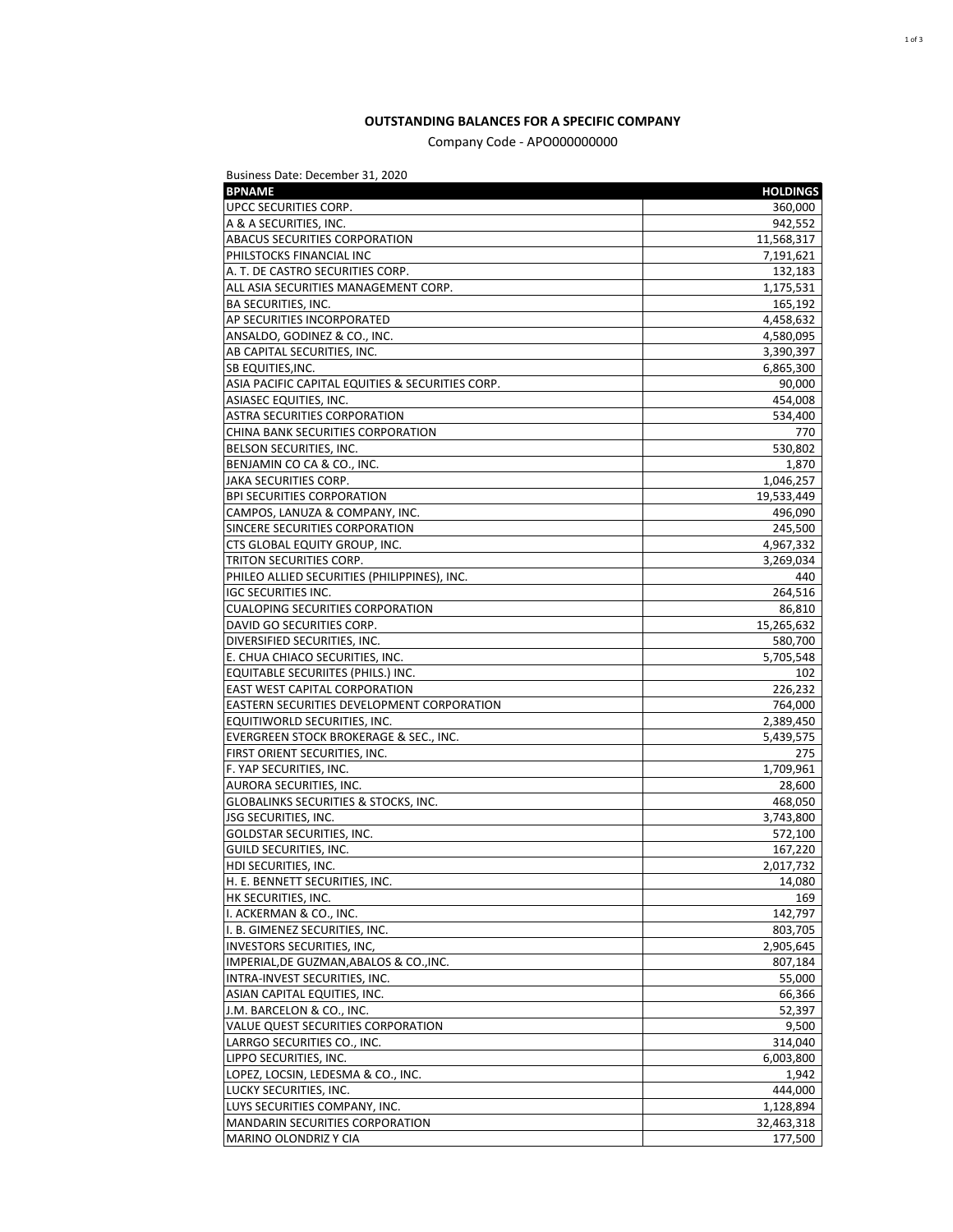| <b>BPNAME</b>                                                | <b>HOLDINGS</b> |
|--------------------------------------------------------------|-----------------|
| COL Financial Group, Inc.                                    | 18,259,391      |
| DA MARKET SECURITIES, INC.                                   | 31,166          |
| MERCANTILE SECURITIES CORP.                                  | 2,859,730       |
| MERIDIAN SECURITIES, INC.                                    | 445,866         |
| MDR SECURITIES, INC.                                         | 5,736,210       |
| <b>REGIS PARTNERS, INC.</b>                                  | 865             |
| MOUNT PEAK SECURITIES, INC.                                  | 202,276         |
| NEW WORLD SECURITIES CO., INC.                               | 1,605,398       |
| OPTIMUM SECURITIES CORPORATION                               | 59.545          |
| RCBC SECURITIES, INC.                                        | 128,300         |
| PAN ASIA SECURITIES CORP.                                    | 820,500         |
| PAPA SECURITIES CORPORATION                                  | 10,485,175      |
| MAYBANK ATR KIM ENG SECURITIES, INC.                         | 3,467,574       |
| PLATINUM SECURITIES, INC.                                    | 518,566         |
| PNB SECURITIES, INC.                                         | 78,885          |
| PREMIUM SECURITIES, INC.                                     | 77,000          |
| <b>PRYCE SECURITIES, INC.</b>                                | 7,065           |
| QUALITY INVESTMENTS & SECURITIES CORPORATION                 | 4,108,793       |
| R & L INVESTMENTS, INC.                                      | 42,130          |
| ALAKOR SECURITIES CORPORATION                                | 2,024,230,515   |
| R. COYIUTO SECURITIES, INC.                                  | 2,643,036       |
| REGINA CAPITAL DEVELOPMENT CORPORATION                       | 5,384,169       |
| R. NUBLA SECURITIES, INC.                                    | 921,236         |
| AAA SOUTHEAST EQUITIES, INCORPORATED                         | 77,564          |
| R. S. LIM & CO., INC.                                        | 188,998         |
| RTG & COMPANY, INC.                                          | 146,678         |
| S.J. ROXAS & CO., INC.                                       | 6,622,596       |
| SECURITIES SPECIALISTS, INC.                                 | 5,132           |
| <b>FIDELITY SECURITIES, INC.</b>                             | 116,204         |
| SUMMIT SECURITIES, INC.                                      | 1,027,618       |
| STANDARD SECURITIES CORPORATION                              | 27,215,219      |
| TANSENGCO & CO., INC.                                        | 579,437         |
| THE FIRST RESOURCES MANAGEMENT & SECURITIES CORP.            | 221,833         |
| TOWER SECURITIES, INC.                                       | 22,699,863      |
| TRANS-ASIA SECURITIES, INC.                                  | 200,000         |
| TRENDLINE SECURITIES CORPORATION                             | 32,112          |
| TRI-STATE SECURITIES, INC.                                   | 36,799          |
| <b>UCPB SECURITIES, INC.</b>                                 | 2,255,400       |
| UOB KAY HIAN SECURITIES (PHILS.), INC.                       | 192,500         |
| <b>E.SECURITIES, INC.</b>                                    | 6,600           |
| VENTURE SECURITIES, INC.                                     | 65.400          |
| FIRST METRO SECURITIES BROKERAGE CORP.                       | 10,991,594      |
| WEALTH SECURITIES, INC.                                      | 3,386,815       |
| WESTLINK GLOBAL EQUITIES, INC.                               | 4,861,000       |
| WONG SECURITIES CORPORATION                                  | 120,200         |
| YAO & ZIALCITA, INC.                                         | 1,245,651       |
| YU & COMPANY, INC.                                           | 9,999,747       |
| <b>BDO SECURITIES CORPORATION</b>                            | 470,878,584     |
| <b>EAGLE EQUITIES, INC.</b>                                  | 1,346,400       |
| GOLDEN TOWER SECURITIES & HOLDINGS, INC.                     | 335,900         |
| SOLAR SECURITIES, INC.                                       | 10,148,865      |
| G.D. TAN & COMPANY, INC.                                     | 1,271,155       |
| PHILIPPINE EQUITY PARTNERS, INC.                             | 100,366         |
| UNICAPITAL SECURITIES INC.                                   | 1,030,532       |
| SunSecurities, Inc.                                          | 50,000          |
| ARMSTRONG SECURITIES, INC.                                   | 368,965         |
| TIMSON SECURITIES, INC.                                      | 86,000          |
| CITIBANK N.A.                                                | 96,912,124      |
| STANDARD CHARTERED BANK                                      | 5,500           |
| THE HONGKONG AND SHANGHAI BANKING CORP. LTD. -CLIENTS' ACCT. | 306,531         |
| <b>PCD NOMINEE</b>                                           | 49              |
| <b>TOTAL</b>                                                 | 2,914,069,734   |

If no written notice of any error or correction is received by PDTC within five (5) calendar days from receipt hereof, you shall be deemed to have accepted the accuracy and completeness of the details indicated in